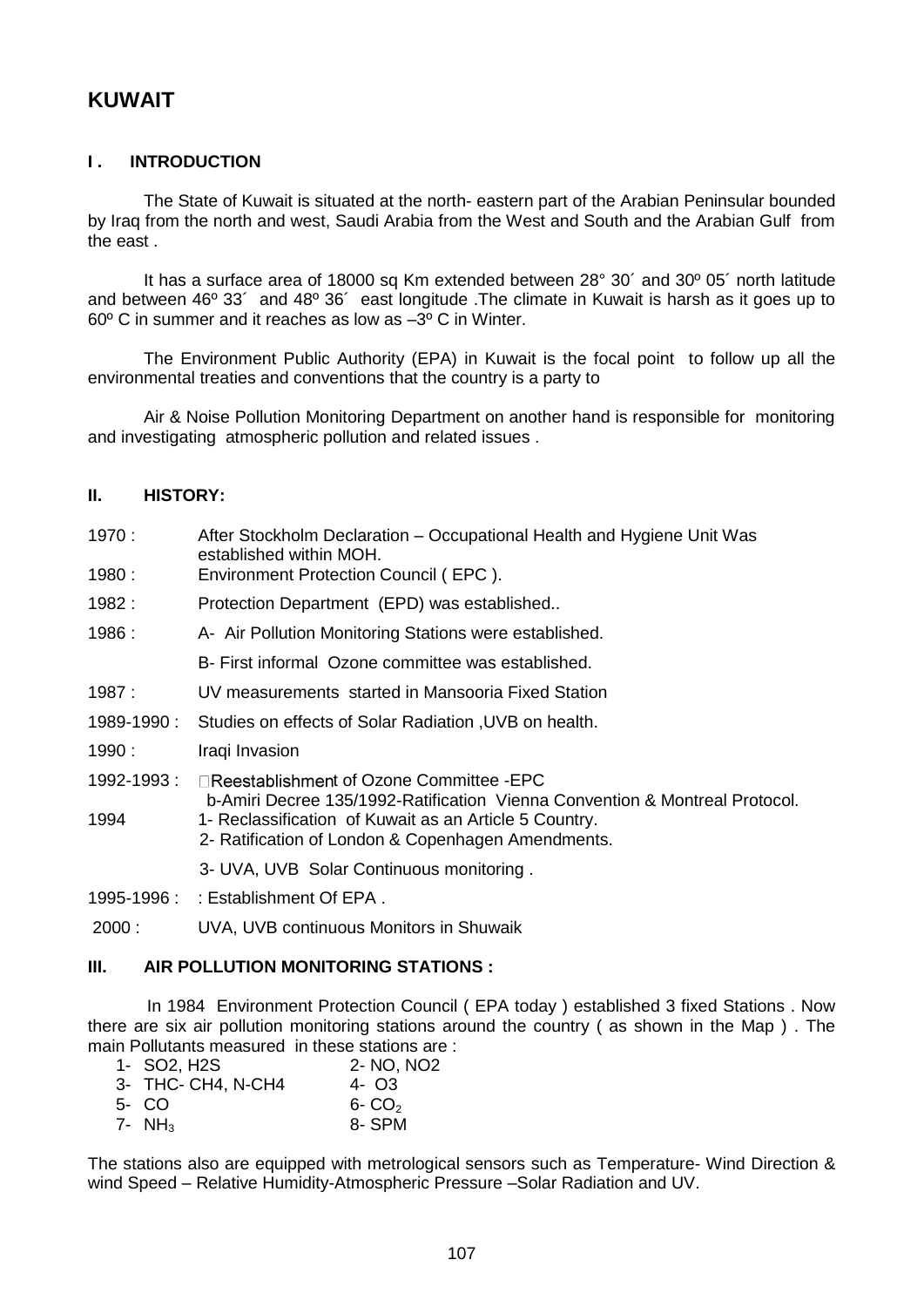The Table below shows the location of each station with the main pollutant monitored .

|                | Station           | Longitude | Latitude   | Pollutants<br>ppb                                     | UV<br>W/m <sup>2</sup> | Uva<br>W/m <sup>2</sup>  | Uvb<br>W/m <sup>2</sup>  | Solar<br>W/m <sup>2</sup> |
|----------------|-------------------|-----------|------------|-------------------------------------------------------|------------------------|--------------------------|--------------------------|---------------------------|
| $\mathbf{1}$   | <b>Mansooria</b>  | 48° 00    | 29° 22' 30 | <b>Sox-Nox-O3-</b><br><b>CO-THC-SPM</b>               | <b>Yes</b>             | <b>Yes</b>               | <b>Yes</b>               | <b>Yes</b>                |
| $\overline{2}$ | Rabia             | 47° 56'   | 29° 18'    | Sox-Nox, O3-<br>Co<br>-THC-SPM                        |                        |                          | —                        |                           |
| 3              | Reqqa             | 48° 6'    | 29° 7'30   | <b>Sox-Nox, O3-</b><br>Co<br>-THC, NH3-<br><b>SPM</b> |                        |                          |                          |                           |
| 4              | Jahra             | 47 40'    | 29 20'     | Sox-Nox, O3-<br>Co<br>CO2-<br>THC,SPM                 |                        | $\overline{\phantom{0}}$ | $\overline{\phantom{0}}$ |                           |
| 5              | Um Al-Haiman      | 48°8'     | 28° 58'    | Sox-Nox, O3-<br>Co<br>CO2-<br>THC, NH3-<br><b>SPM</b> |                        |                          |                          |                           |
| 6              | <b>Um Al Aish</b> | 47° 45'   | 29° 50'    | <b>Sox-Nox, O3-</b><br>Co<br><b>THC</b>               |                        | $\overline{\phantom{0}}$ | $\equiv$                 |                           |
| $\overline{7}$ | <b>Shuwaik</b>    | 47° 56'   | 29° 20'    | So2-SPM                                               |                        | <b>Yes</b>               | <b>Yes</b>               |                           |

# **IV. UV MONITORS :**

Ultra Violet radiation is the part of electromagnetic spectrum that has wavelength between 200 and 400 nm . In biomedical literature this is divided into the UVA, UVB, UVC bands . UVA:400-320nm UVB: 320-285nm UVC : 285-200nm.

Although UV represents 3% of all total radiations of the Sun , and what reaches the earth is UVA & UVB no UVC, UVB still has great effects on life on our planet Earth. UV monitoring in Kuwait started in 1987, Two ways of monitoring were used:

# **1- Spot Monitoring .**

**2- Continuous Monitoring .**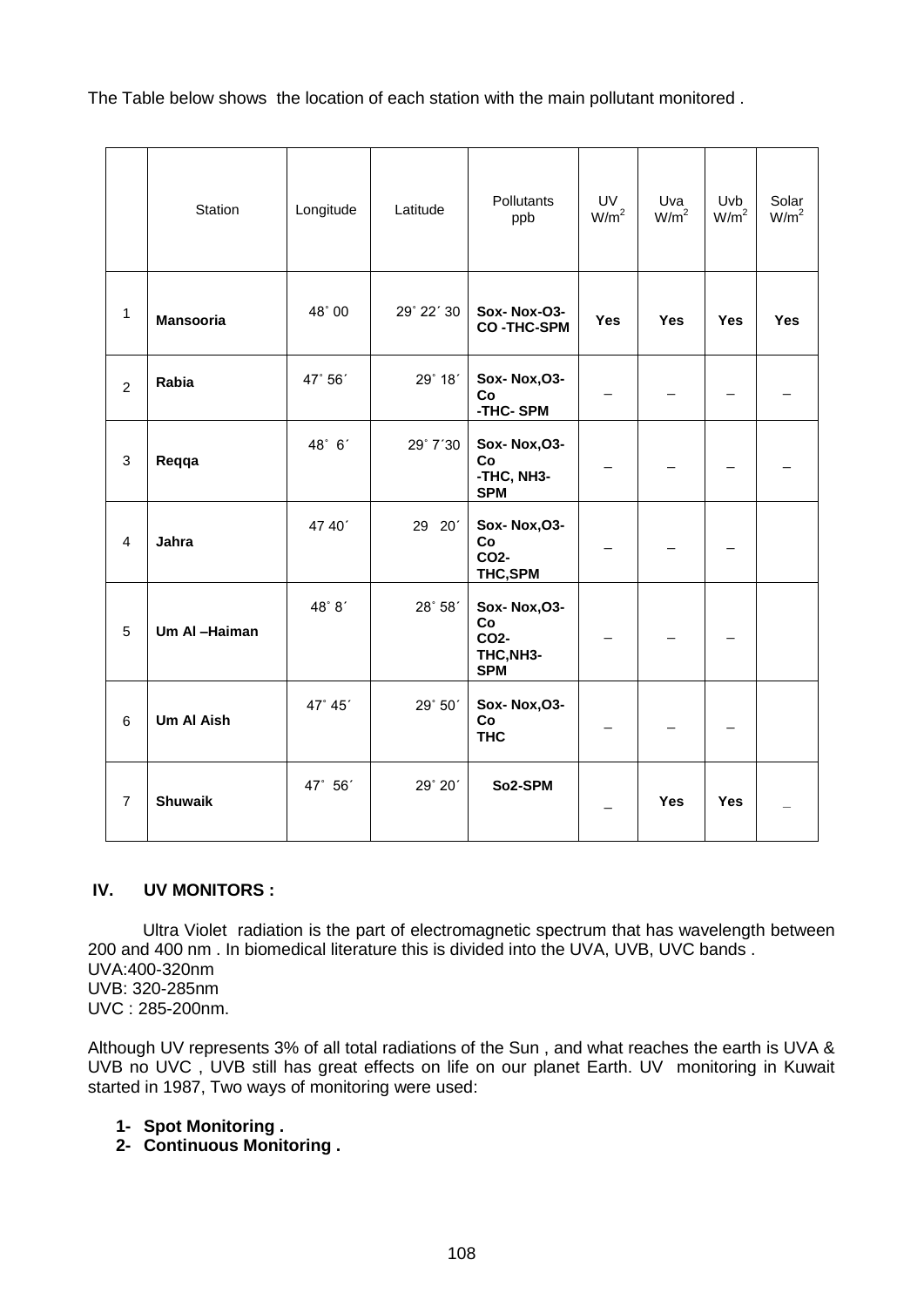# *1. On Spot UV Monitoring*

The Air pollution department In Shuwaik Industrial Area used Portable sensors such as (IL—442{400-320nm}) & ( Mutzhas Meter- {380-320 nm}) were used to measure **UVA**. The **UVB** was measured by (Polysulfone Films). Technicians used to take the devices out in an open area , focus it to the sun and try to get the best reading. This was carried out during noon from 11:30 to 12 o'clock daily and was very hard to carry out during summer days under the burning sun. Now this method is no more in use as continuous monitoring devices were installed.

## *2. Continuous Monitoring*

During 1987 (EP-Lab-UV detector (290-386) continuous monitors were fixed in Mansooria Ambient Air Quality Monitoring Station for monitoring UVA-UVB as total. However, in 1994 (SKU 420-{ 380-315nm} for UVA ) and ( SKU 430 { 315-280} for UVB) were installed instead of the old measurements are expressed in  $W/m^2$ .

As for Shuwaik Industrial area, during June 2001 another monitor for UVA- UVB was installed –( UV- Biometer 501). UVB is measured by (MED/HR) where 1 MED/HR =  $5.83*10^{-6}$  ( W /  $\textsf{Cm}^2$  ).

**MED**: Minimum Erythemea Dose per hour.

The ( UV-Biometer) can indicate the effectiveness of solar radiation for the induction of sun burn, phytoplankton mortality and can be used for global monitoring especially in conjunction with information about ozone thickness ,cloud cover and air Pollution .





UV and Solar being measured at Shuwaik industrial Area

## **V. SOLAR RADIATION :**

Four out of six stations have solar radiation Monitors. All the monitors are working on continuous bases.

## **VI. TROPOSPHERIC OZONE :**

Kuwait started to monitor tropospheric ozone since 1984. No column Ozone or stratospheric ozone has been monitored till date.

Ozone concentrations in Kuwait at its maximm during  $(10 -17)$  o'clock) in summer seasons specially June were incidents of concentrations above the hourly standards  $(1 \text{ hr} = 80 \text{ ppb})$ are likely to occur.

The figures shows the concentration of Tropospheric Ozone is the during June ,Solar radiation and UV, UVB

#### **VII. STUDIES & RESEARCHES ON UV EFFECTS :**

Ministry of Health has researches on the effect of UV on Human health .Some of these researches are: